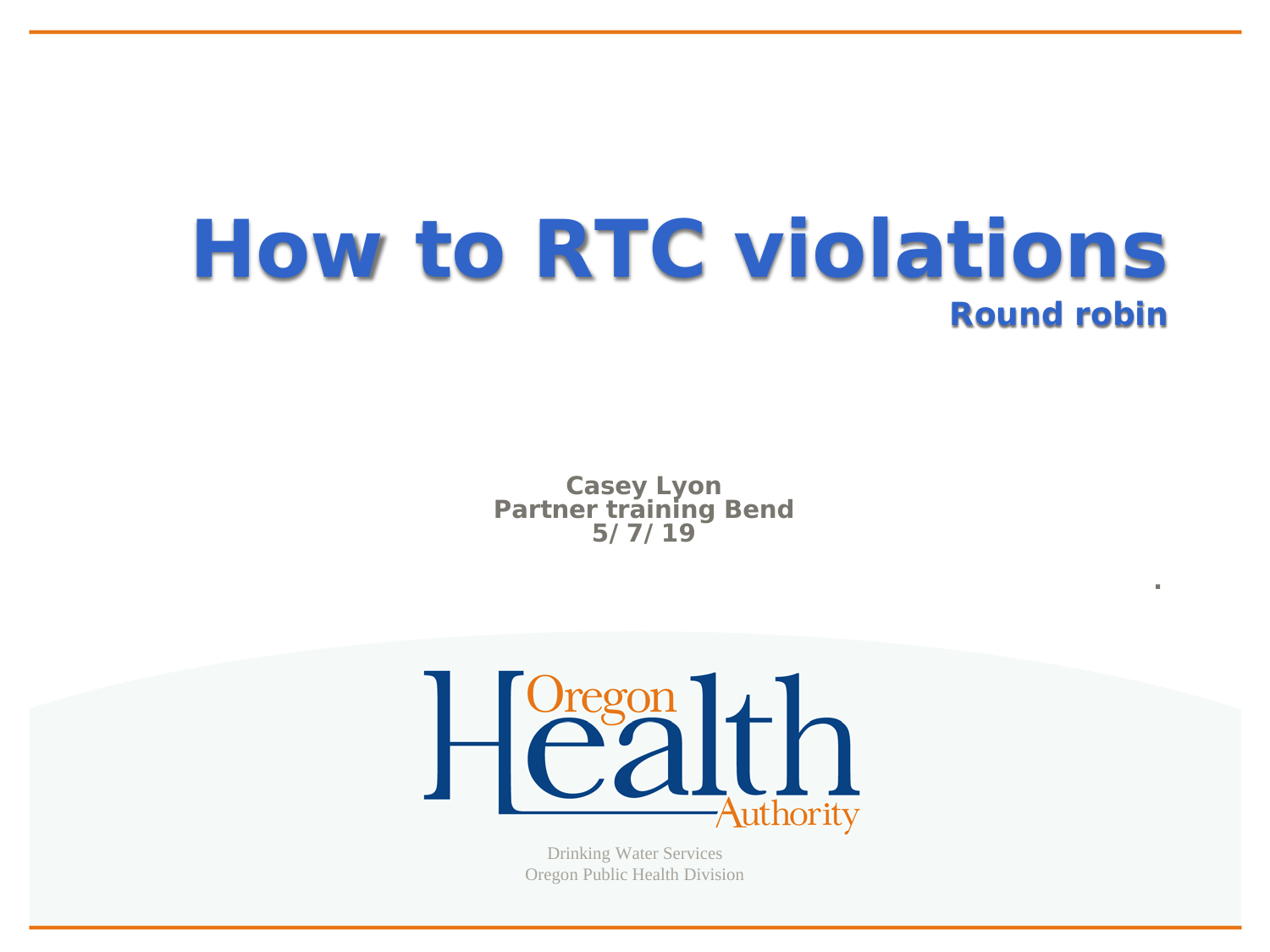## **Overview**

#### **Return to Compliance (RTC)**

- When violations Auto-RTC and when Manually RTC
- Criteria to RTC
- Procedure to RTC
- Quiz



Drinking Water Services

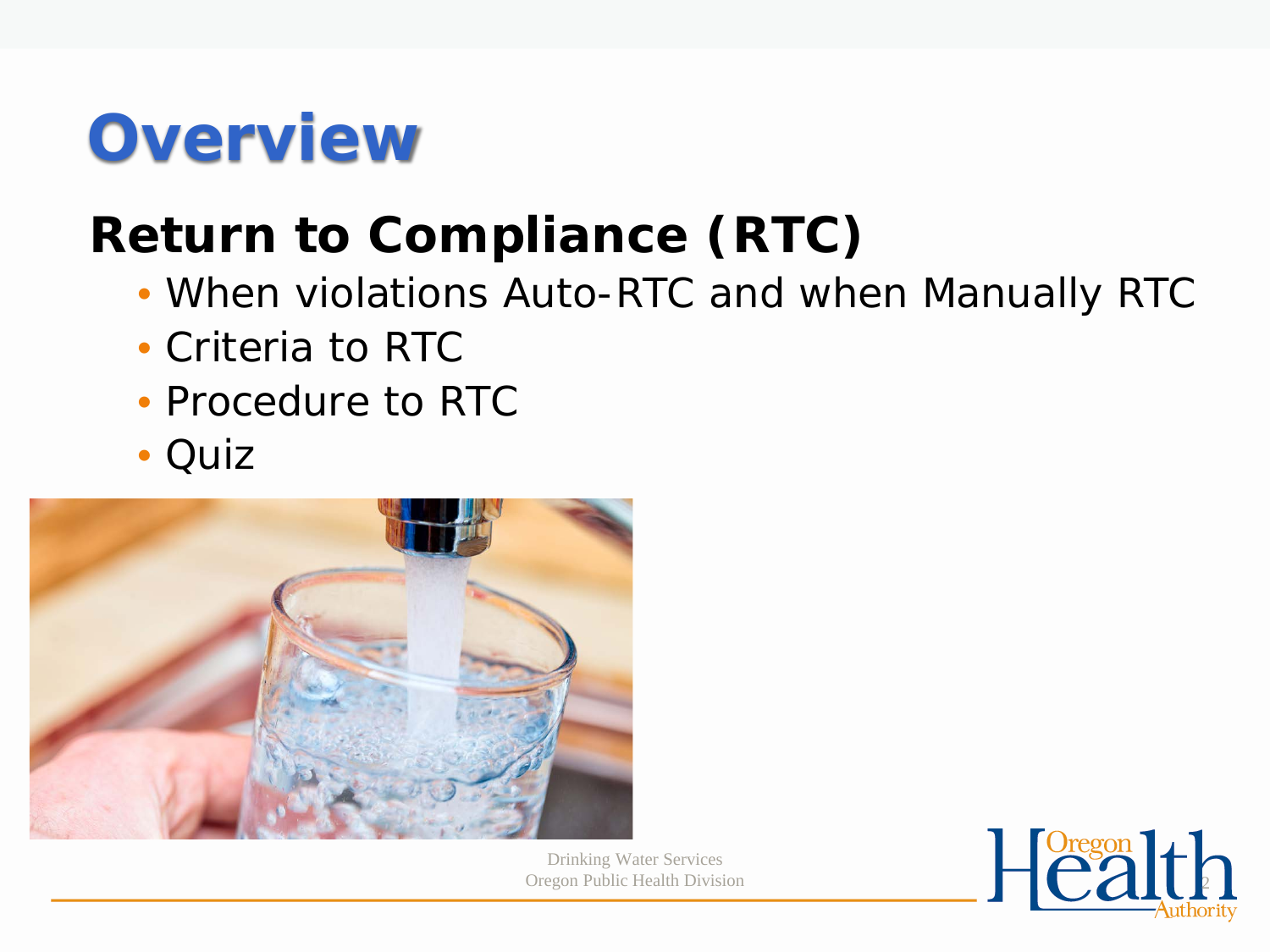## **Return to Compliance (RTC)**

Some violations are RTC'd automatically but others need to be manually RTC'd.

How do you determine if a violation is auto RTC'd?



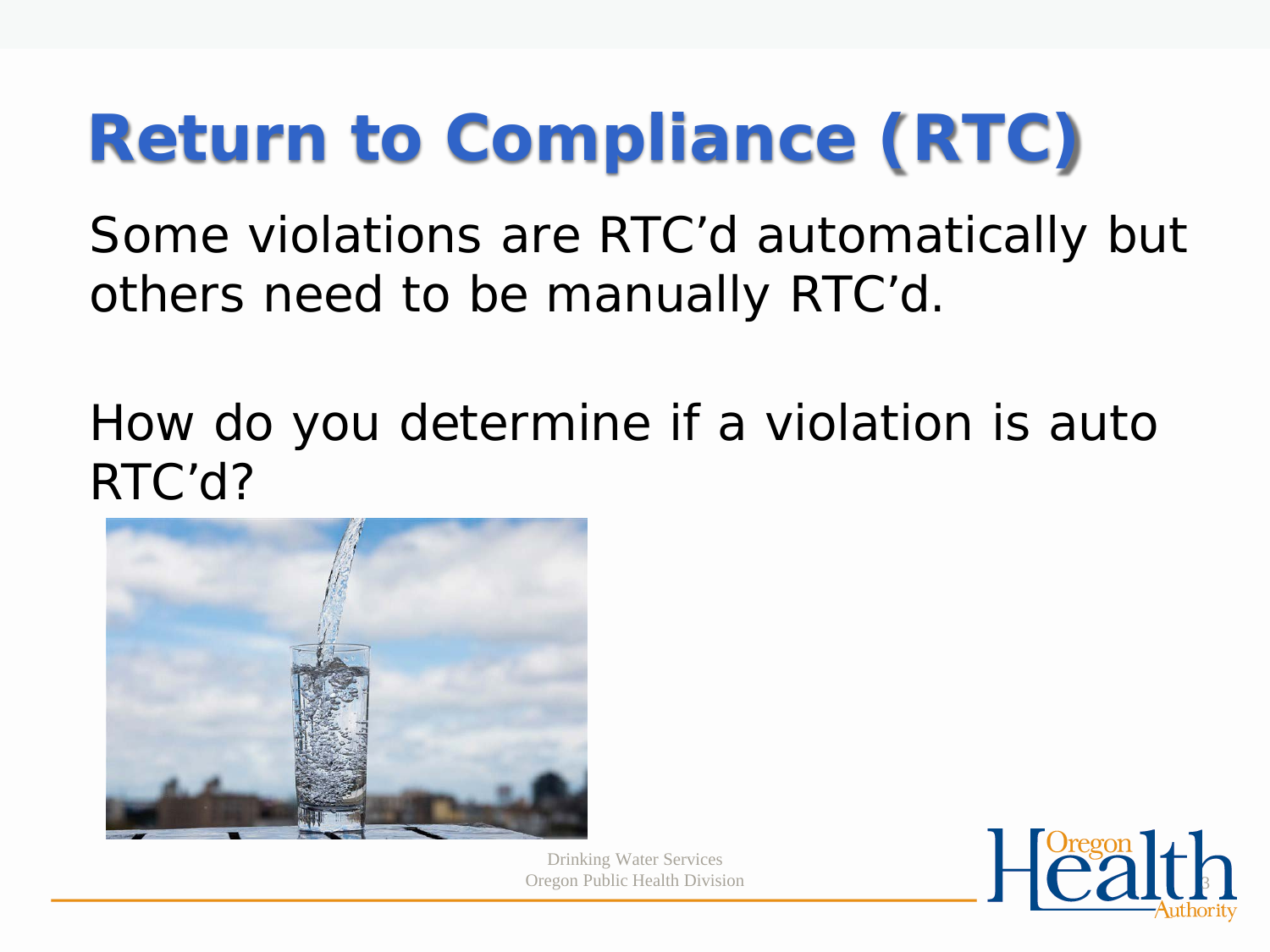#### Look at the violation page (click on Violations):

△ 92038 Violations | Data Online | Oregon Drinking Wat...

**Oregon Public Health Drinking Water Data Online** 



Click here to see public notices.

Introduction :: Data Search Options :: WS Name Look Up :: WS ID Look Up :: DWS Home :: Quick Data Links

PWS ID: 92038 ---- DRIFT CREEK LANDING

For questions regarding these violations contact: REGION 2 ---- Laura Burns ---- (541) 726-2587 (ext 23

Violations are displayed for the last 5 years only.

Group Abbreviations: GWR = Ground Water Rule, LCR = Lead & Copper Rule, SWTR = Surface Water Treatment Rule, TCR = Total Coliform Rule Gray shading indicates return to compliance.

|                            |               |                                   |                           |                       |                  | <b>Violation History</b>                                                  |                                                  |               |
|----------------------------|---------------|-----------------------------------|---------------------------|-----------------------|------------------|---------------------------------------------------------------------------|--------------------------------------------------|---------------|
| <b>Violation</b><br>Number | Auto-<br>RTC? | <b>Monitoring Period</b><br>∦egin | End                       | <b>Facility</b><br>ID | Analyte<br>Group | <b>Violation Type - Analyte Count</b><br>Show analytes for all violations | <b>Enforcement Action - Date</b><br>Show history | <b>Points</b> |
| 3464303                    | Y             | eb 01, 2015                       | Feb 28, 2015              |                       | TCR              | Routine Coliform - Did Not Report Enough - 1                              |                                                  |               |
| 3464298                    | N             | Mar 01, 2014                      | Mar 31, 2014              | WTP-A                 | GWR              | Monthly GW Compliance Report - Late/Nonreporting - 1                      | Returned To Compliance - Jul 23, 2014            |               |
| 3464297                    |               |                                   | Feb 01, 2014 Feb 28, 2014 | $WTP-A$               | <b>GWR</b>       | Monthly GW Compliance Report - Late/Nonreporting - 1                      | Returned To Compliance - Jul 23, 2014            |               |
| 3464299                    | Ν             | Jan 01, 2014                      | Jan 31, 2014              |                       | <b>SWTR</b>      | Public Notice Late/Nonreporting (Viol # 3464296) - 1                      | Returned To Compliance - Jul 23, 2014            |               |
| 3464296                    | Ν             | Jan 01, 2014                      | Jan 31, 2014              | $WTP-A$               | <b>SWTR</b>      | Turbidity Standards Not Met (95% NTU) - 1                                 | Returned To Compliance - Jul 23, 2014            | 10            |
| 3464295                    | Ν             |                                   | Dec 01, 2013 Dec 31, 2013 |                       | <b>SWTR</b>      | Turbidity Standards Not Met (95% NTU) - 1                                 | Returned To Compliance - Jul 23, 2014            | 10            |
| 3464294                    | Ν             | Nov 01, 2013                      | Nov 30, 2013              | WTP-A                 | <b>SWTR</b>      | Turbidity Standards Not Met (95% NTU) - 1                                 | Returned To Compliance - Jul 23, 2014            | 10            |
| 3464293                    | Ν             | Oct 01, 2013                      | Oct 31, 2013              |                       | <b>SWTR</b>      | Public Notice Late/Nonreporting (Viol # 3464292) - 1                      | Returned To Compliance - Jul 23, 2014            |               |
| 3464292                    | Ν             | Oct 01, 2013                      | Oct 31, 2013              | WTP-A                 | <b>SWTR</b>      | Turbidity Standards Not Met (95% NTU) - 1                                 | Returned To Compliance - Jul 23, 2014            | 10            |
| 3464291                    | Y.            | Apr 01, 2013                      | Jun 30, 2013              |                       | <b>TCR</b>       | Routine Coliform - Did Not Report ANY - 1                                 | Returned To Compliance - Jul 17, 2013            |               |
| 3464290                    | Ν             | Jun 01, 2013                      | Jun 30, 2013              | WTP-A                 | GWR              | Monthly GW Compliance Report - Late/Nonreporting - 1                      | Returned To Compliance - Jul 23, 2014            |               |

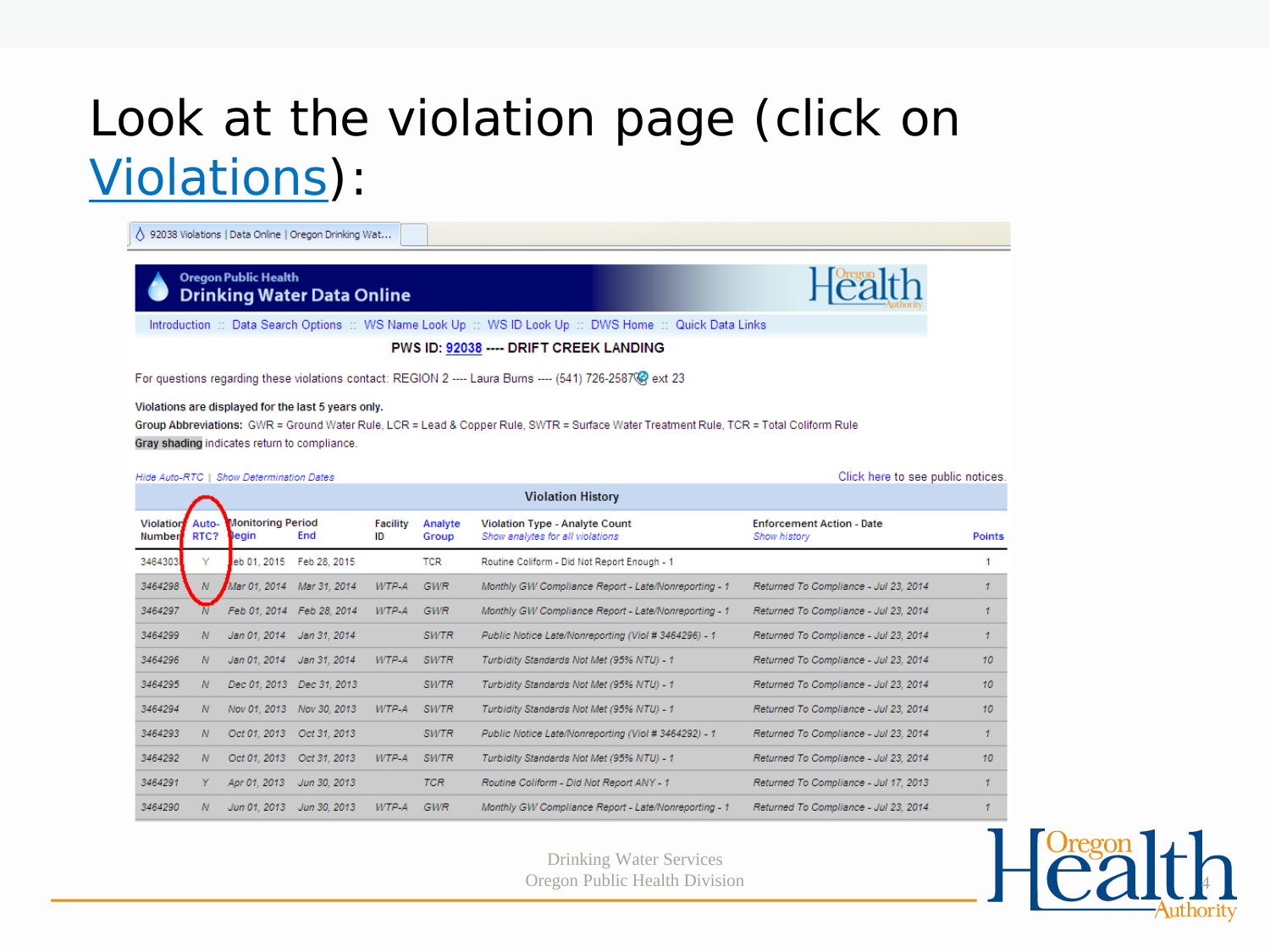#### • How do I manually RTC a violation?

- Look at the RTC criteria
- Determine if violation has been corrected and the criteria met
- If criteria has been met, email the info to DMCE



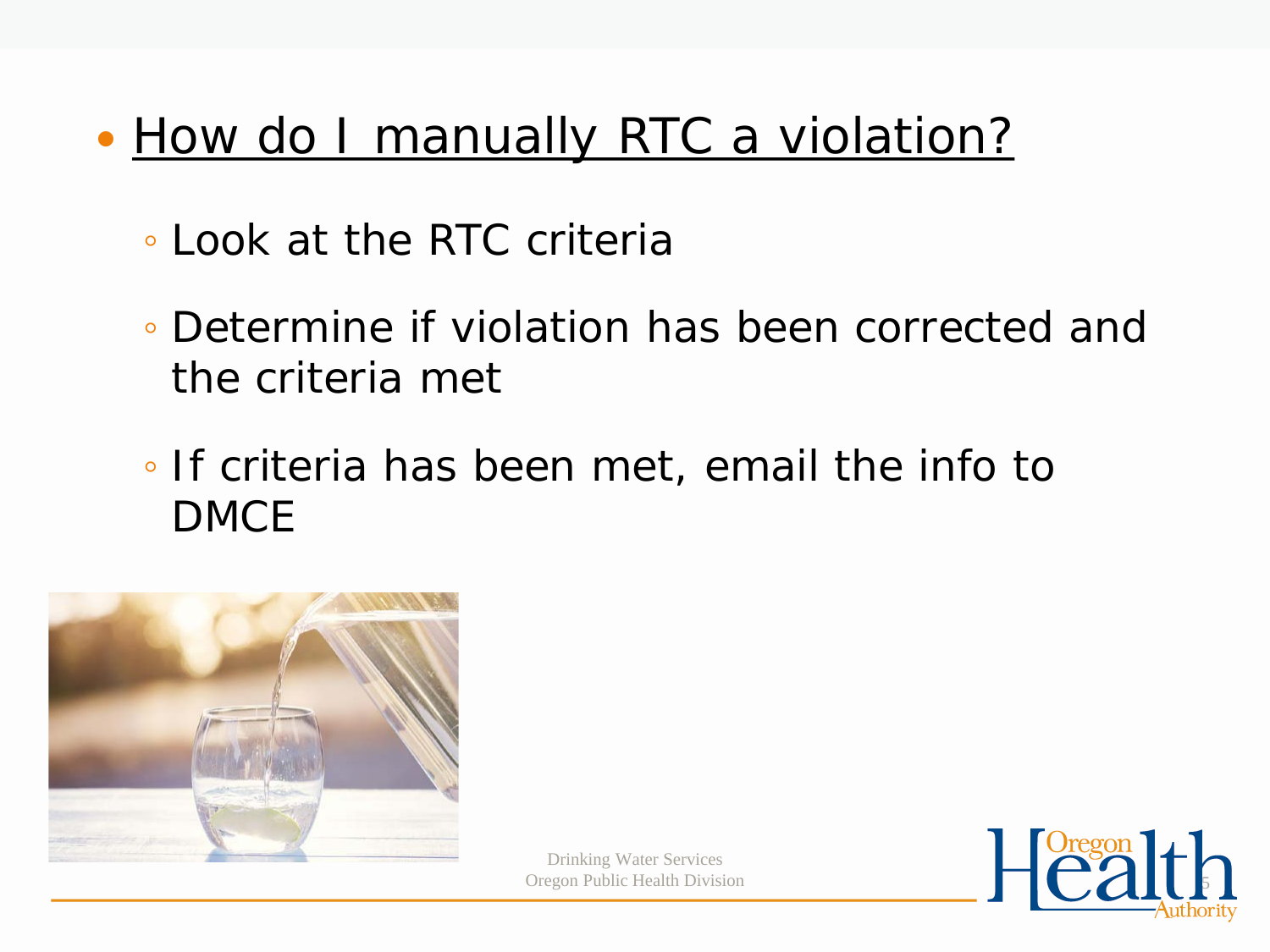#### What is the RTC criteria and where is it?



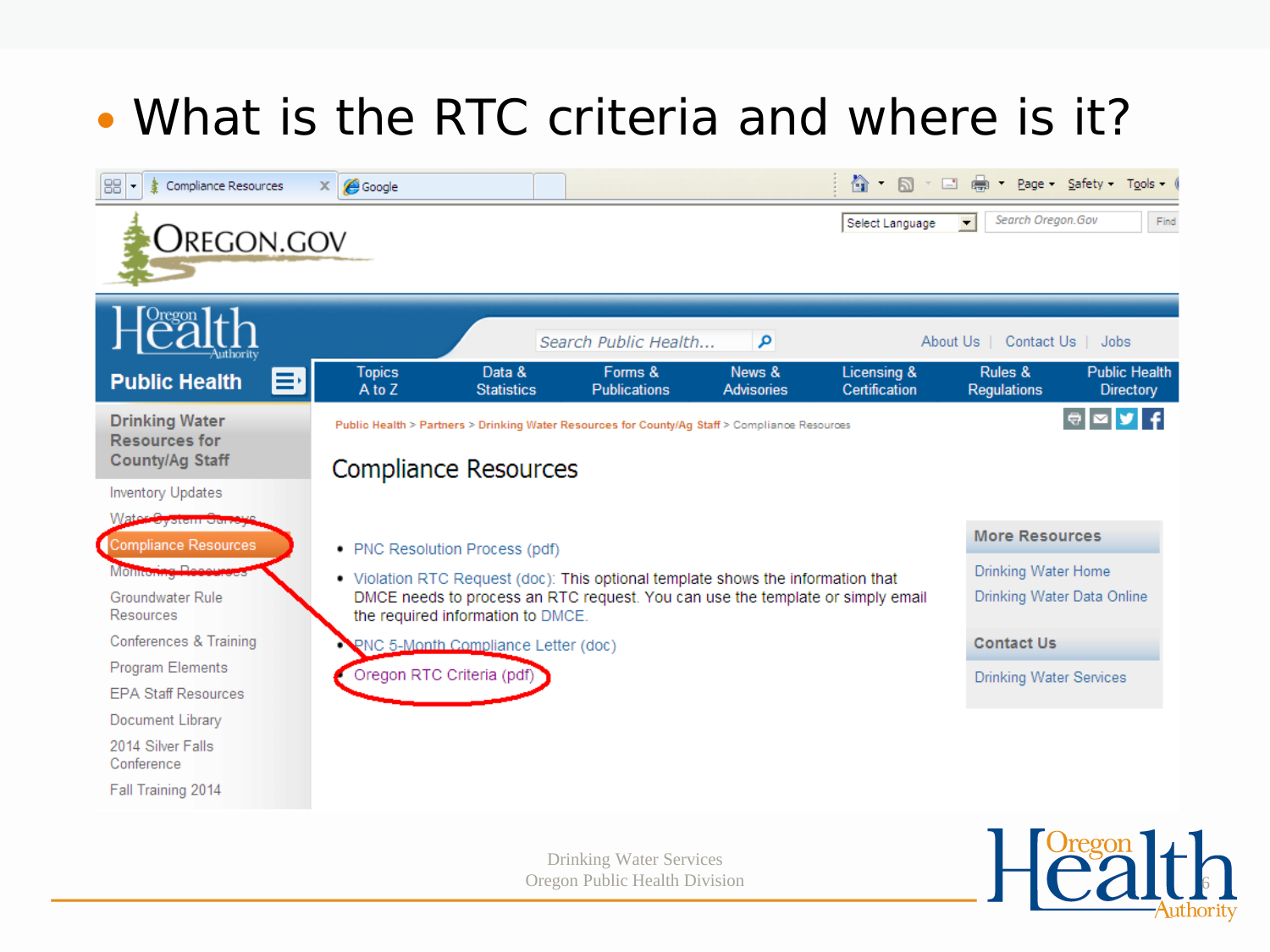

#### Oregon RTC criteria

| <b>SS points</b> | <b>Violation Text</b>                                                                                                                     |                         | <b>PN Auto</b><br>Tier RTC | Rule                          | Info                    | <b>RTC</b> criteria                                                                                                                                                          |  |
|------------------|-------------------------------------------------------------------------------------------------------------------------------------------|-------------------------|----------------------------|-------------------------------|-------------------------|------------------------------------------------------------------------------------------------------------------------------------------------------------------------------|--|
|                  |                                                                                                                                           |                         |                            |                               |                         |                                                                                                                                                                              |  |
|                  |                                                                                                                                           |                         |                            |                               |                         | Resolve contamination problem or install treatment &                                                                                                                         |  |
| 10               | Chemical MCL based on 1 sample                                                                                                            |                         |                            | N Nitrate                     |                         | 1 quarterly chem report below MCL                                                                                                                                            |  |
| 10               | Chemical MCL based on average of samples                                                                                                  | ٠                       |                            | N Nitrate                     |                         |                                                                                                                                                                              |  |
|                  | Chemical MCL based on 1 sample<br>Chemical MCL based on average of samples                                                                |                         |                            | Chems not                     |                         | Resolve contamination problem or install treatment &                                                                                                                         |  |
| 5                |                                                                                                                                           |                         |                            | N Nitrate<br><b>Acins not</b> |                         | Quarterly RAA below MCL (with sample)                                                                                                                                        |  |
| 5                |                                                                                                                                           |                         | N                          | Nitrate                       |                         |                                                                                                                                                                              |  |
|                  |                                                                                                                                           |                         |                            |                               |                         | Resolve contamination problem or install treatment &                                                                                                                         |  |
| 10               | Acute MCL for E.coli                                                                                                                      | ٠                       |                            | N Coliform                    |                         | 2 monthly coliform reports without TC+                                                                                                                                       |  |
|                  |                                                                                                                                           |                         |                            |                               | **5 points if NO3 - all |                                                                                                                                                                              |  |
| $5/1**$          | <b>Chemical Late/Nonreporting</b>                                                                                                         |                         |                            | Y Chems***                    | others 1 point          |                                                                                                                                                                              |  |
| 1                | Corrosion Control Late/Nonreporting                                                                                                       |                         |                            | N LCR                         |                         | Violations for Yearly or longer monitoring periods:<br>When properly collected sample(s) [including location and<br>time period] reported, whether received late or for next |  |
| 1                | Routine Coliform - Did not report any                                                                                                     |                         | ٧                          | Coliform                      |                         |                                                                                                                                                                              |  |
| 1                | Routine Coliform - Did not report enough                                                                                                  |                         | ٧                          | Coliform                      |                         |                                                                                                                                                                              |  |
|                  | Temporary Routine Coliform: Did not report any                                                                                            |                         | ٧                          | Coliform                      |                         | monitoring period                                                                                                                                                            |  |
| 1                | Temporary Routine Coliform: Did not report enough                                                                                         |                         | ٧                          | Coliform                      |                         |                                                                                                                                                                              |  |
| 1                | Monthly SW Report - Late/Nonreporting<br>Source Assessment Sample - Late/Nonreporting<br>Monthly GW compliance Report - Late/Nonreporting |                         | ٧                          | <b>SWTR</b>                   |                         | Violations for monthly, quarterly or 6-month time periods:<br>When properly collected sample(s) reported for next                                                            |  |
| 1.               |                                                                                                                                           |                         |                            | N GWR                         |                         |                                                                                                                                                                              |  |
| 1                |                                                                                                                                           |                         |                            | N GWR                         |                         | monitoring period                                                                                                                                                            |  |
| 1                | DBP1 or DBP2 Late/Nonreporting                                                                                                            |                         | ٧                          | Choms <sup>***</sup>          |                         |                                                                                                                                                                              |  |
| 1                | <b>TOC Late/Nonreporting</b>                                                                                                              |                         |                            | N Chems***                    | Not currently generated |                                                                                                                                                                              |  |
| 1                | <b>LCR Iste/Nonreporting</b>                                                                                                              |                         | ٧                          | LCR                           |                         |                                                                                                                                                                              |  |
| 5                | Failure to Submit CCT Recommendation                                                                                                      |                         |                            | N ILCR                        |                         | System starts Plan review with the State for the Corrosion<br>Control treatment.                                                                                             |  |
| 5                | Public Education Late/Nonreporting                                                                                                        |                         |                            | N LCR                         |                         | State receiving confirmation of notification to customers                                                                                                                    |  |
| 1                | Consumer Notification of Results Late/Nonreporting                                                                                        |                         |                            | N LCR                         | Not currently generated |                                                                                                                                                                              |  |
| 5                | No Qualified Treatment Plant Operator                                                                                                     |                         |                            | N cither                      |                         | Reporting to the state of a certified operator                                                                                                                               |  |
| 5                | Coliform Investigation Nonreporting                                                                                                       | 2                       |                            | N Coliform                    |                         | Turn in investigation / makes corrections OR                                                                                                                                 |  |
| 5                | Coliform Investigation Defects Not Corrected                                                                                              | $\overline{\mathbf{2}}$ |                            | N Coliform                    |                         | 2 consecutive months / 1 quarter without TCR problem                                                                                                                         |  |
| 5                | Prevented Level 2 Investigation                                                                                                           | 2                       |                            | N Coliform                    |                         | System allows Level 2 investigation to be performed                                                                                                                          |  |
| 5                | <b>Failure to Install Disinfection</b>                                                                                                    | $2-1$                   |                            | N Coliform                    |                         | complete installation of disinfection as required                                                                                                                            |  |
|                  |                                                                                                                                           |                         |                            |                               |                         | Disinfects - Take and report a source water sample                                                                                                                           |  |
| 1                | Source Sample - Late/Nonreporting                                                                                                         |                         |                            | N GWR                         |                         | No Disinfection - Distribution sample after Temp Routines                                                                                                                    |  |
| 1                | Public Notice Late/Nonreporting                                                                                                           |                         |                            | N CCR/PN                      |                         | State receiving late PN or violation causing PN is RTC                                                                                                                       |  |
| 5                | Corrosion Control Non-Compliance                                                                                                          | 2                       |                            | N LCR                         |                         |                                                                                                                                                                              |  |
| 10               | Failure to maintain 4-log treatment                                                                                                       | 2                       |                            | N GWR                         |                         | Resolve problem causing system to not properly treat the<br>water and demonstrate for an entire monitoring period.                                                           |  |
| 10               | <b>Failure to Maintain EP Disinfection</b>                                                                                                | 2                       |                            | N SWTR                        |                         |                                                                                                                                                                              |  |
| 10               | Failure to Provide Adequate Contact Time, Swtr                                                                                            | 2                       |                            | N SWTR                        |                         |                                                                                                                                                                              |  |
| 10               | Turbidity Standards Not Met (95% NTU or MAX NTU)                                                                                          | 2                       |                            | N SWTR                        |                         |                                                                                                                                                                              |  |

\*\*\* Chems include IOC, SOC, VOC, Arsenic, Nitrate, TOC, RAD and DBP's

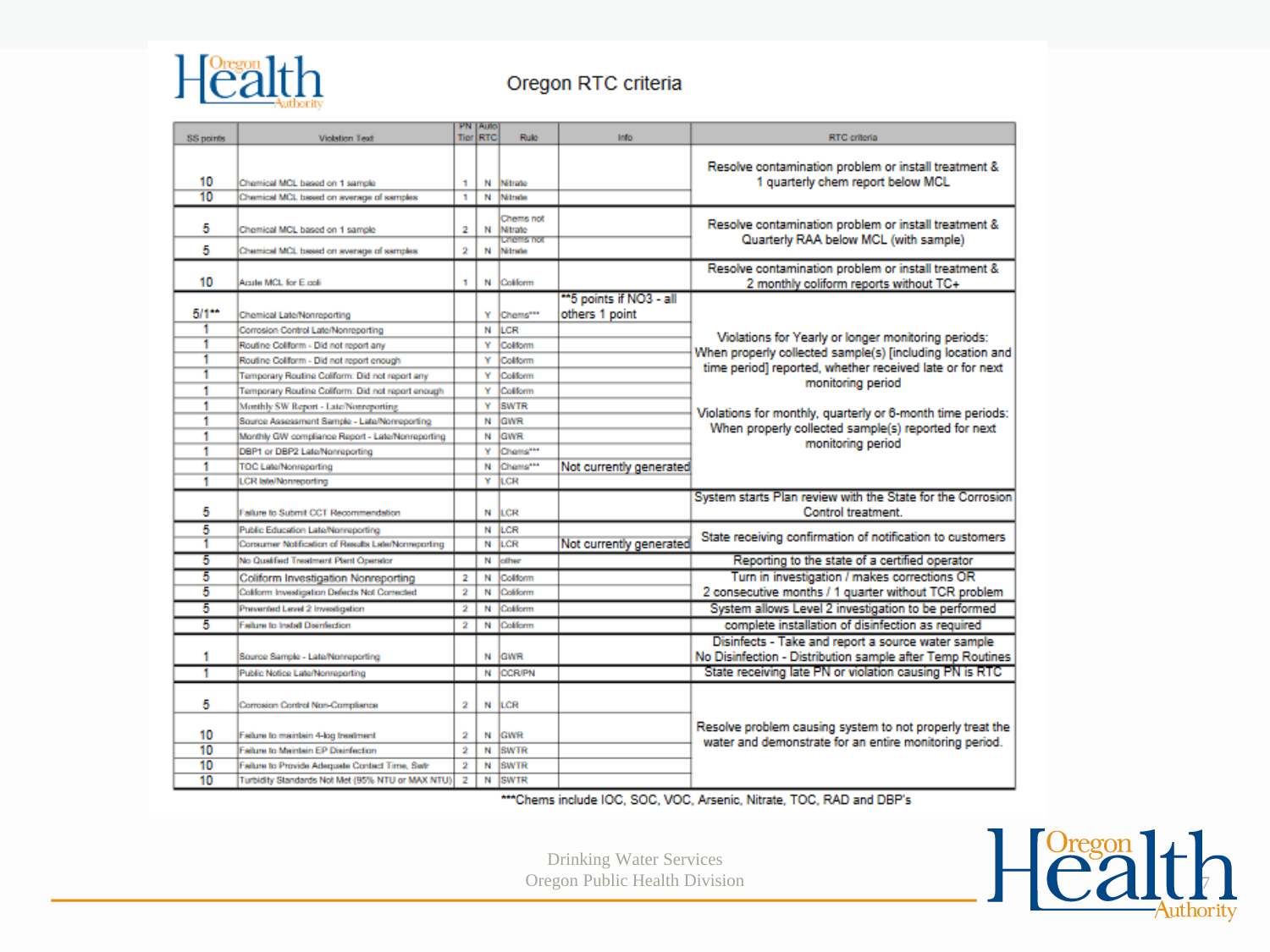## Send email to compliance inbox to request **violation be RTC'ed**

Subject: RTC for enter PWS system name - enter PWS ID number

(Please paste the completed line above into email's subject line, if submitting by email)

Body of email:

- 1. What violation type(s) you are requesting be RTC'd?
- 2. What did the system do to resolve the problem (how are criteria met)?
- 3. If applicable, give a link to the contact report which documents the action(s) the system took to resolve the violation(s), and the date when the corrective action(s) was completed.\*

Contact report link (if applicable): Corrective action completed: Date

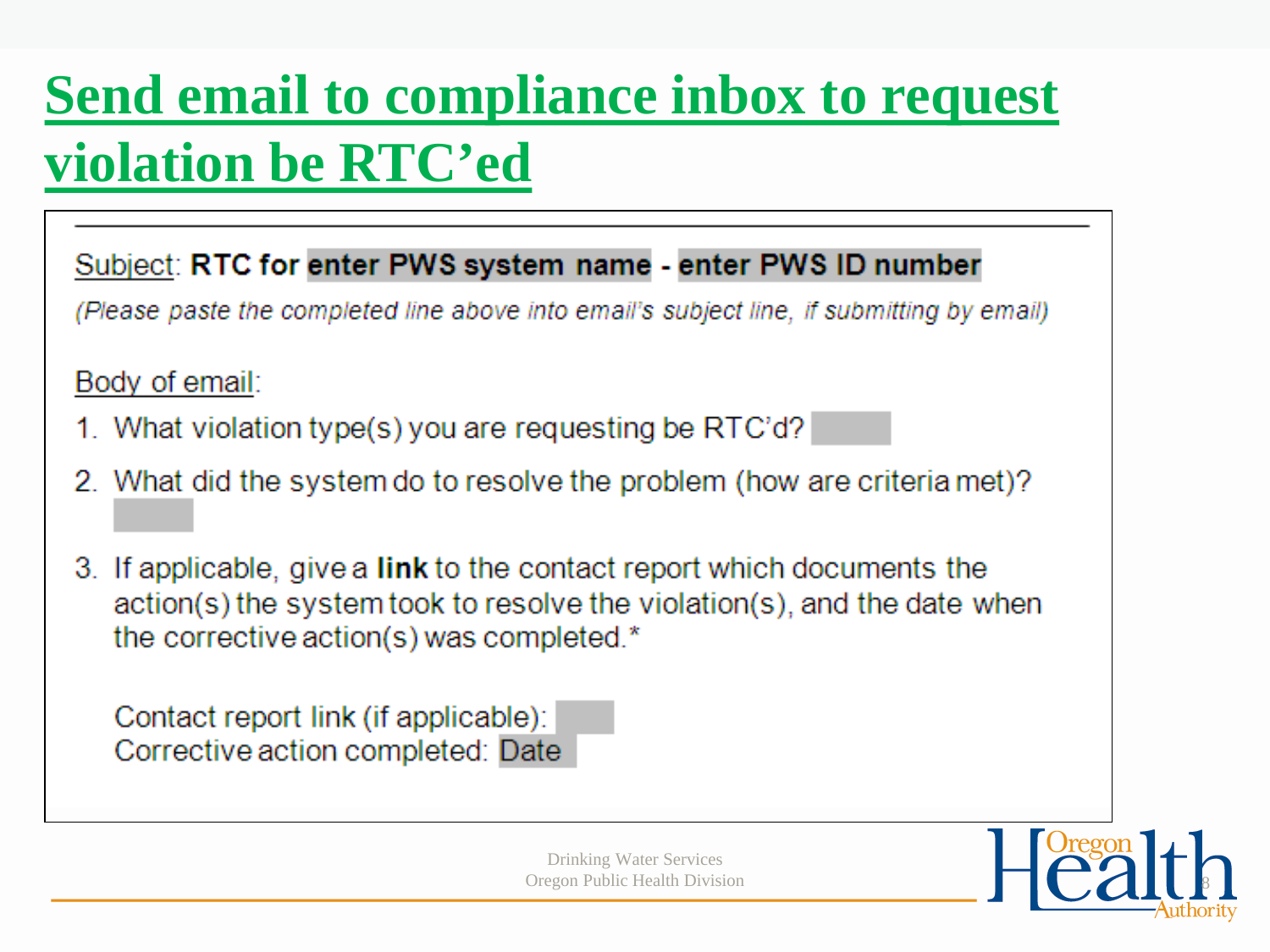- Keeping RTC's current keeps systems from unnecessarily becoming PNC's
- Try to prevent systems from becoming a Priority Non Complier (PNC)
- After a system has been a PNC for 5 months enforcement efforts are increased.







9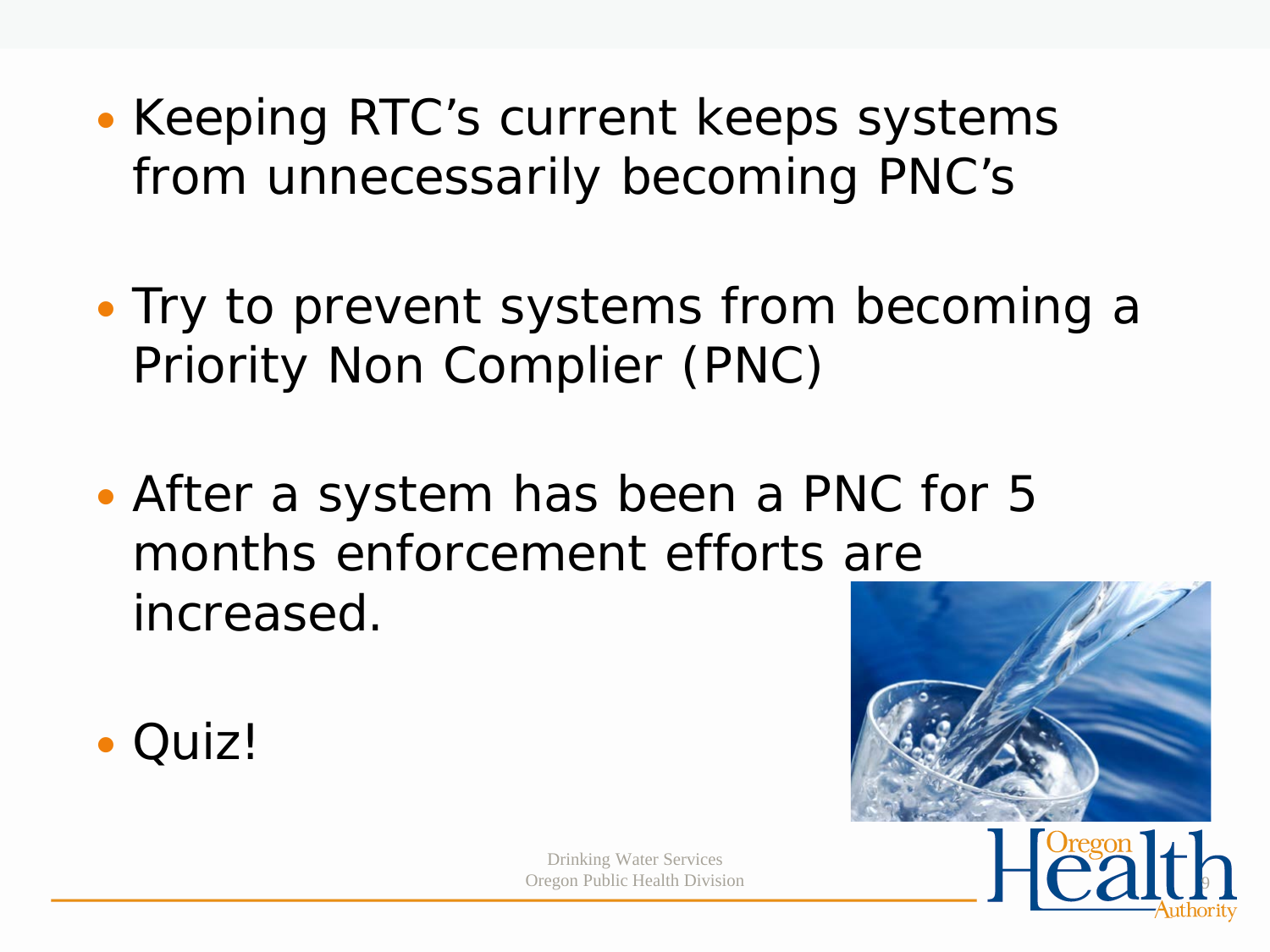

#### **Closing the loop on violations- Return to Compliance (RTC)**

What does a system need to have done to be RTC'd for the following violations? (Bonus – how many points is the violation?)

1. Monthly GW compliance report - Late/Nonreporting

2. Failure to maintain 4-log treatment

3. Chemical MCL based on 1 sample (Nitrate)